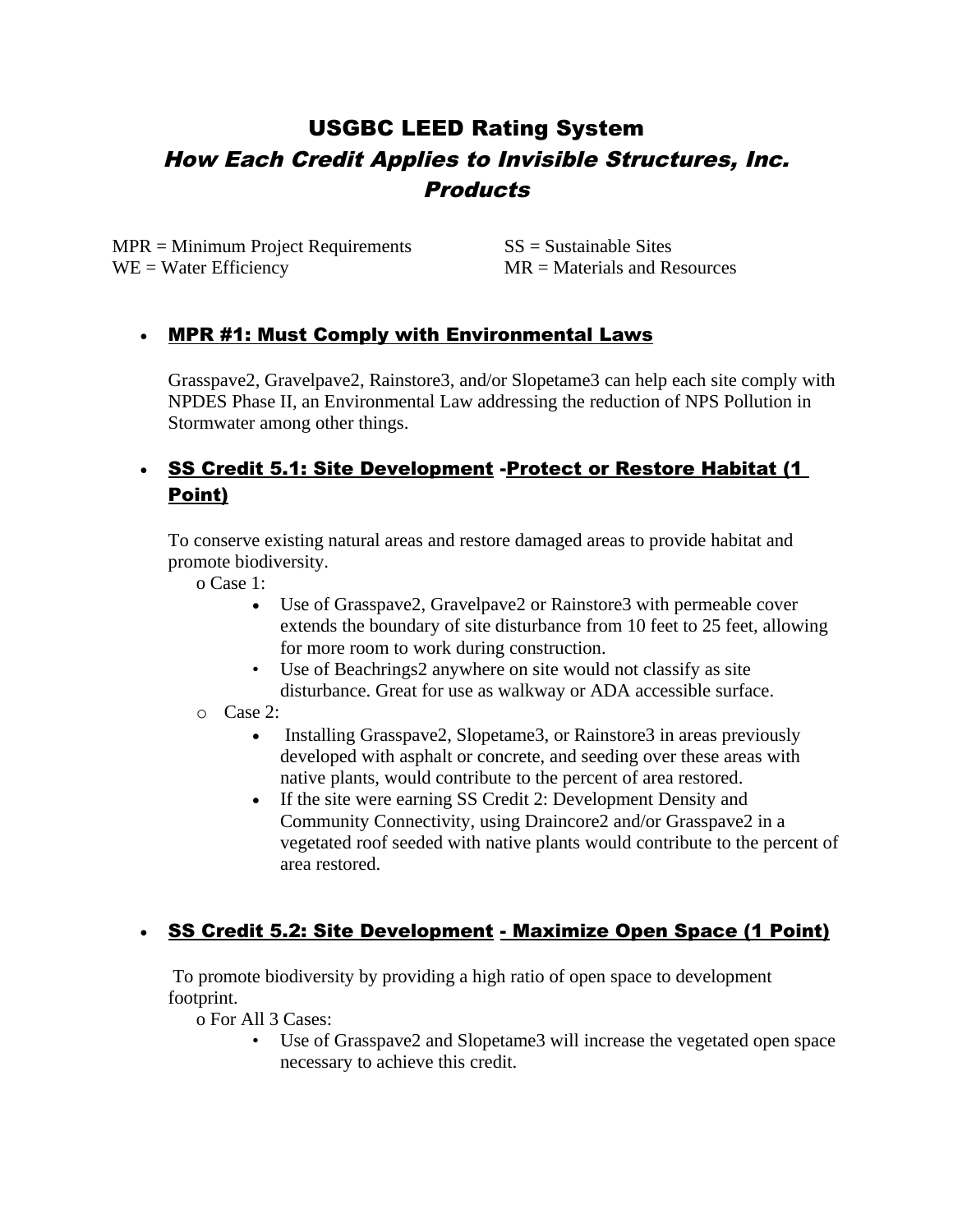• If a site also earns SS Credit 2, use of Draincore2 and/or Grasspave2 on a vegetated roof will count toward the vegetated area requirement of this credit.

# • SS Credit 6.1: Stormwater Design – Quantity Control (1 Point)

To limit disruption of natural hydrology by reducing impervious cover, increasing on-site infiltration, reducing or eliminating pollution from stormwater runoff and eliminating contaminants.

- o All Cases:
	- Use of Grasspave2 and Gravelpave2 minimizes impervious surfaces and increases infiltration.
	- Use of Rainstore3, when installed with an impermeable liner, allows for short or long-term underground water storage for non-potable uses.
	- Use of Rainstore3, when installed with a non-woven geotextile, increases infiltration and groundwater recharge.
	- Draincore2 and/or Grasspave2on a vegetated roof will minimize impervious surface area.
	- Use of Slopetame3 will protect stream channel from excessive erosion.

# SS Credit 6.2: Stormwater Design – Quality Control (1 Point)

To limit disruption and pollution of natural water flows by managing stormwater runoff.

- o All Cases:
	- Use of Grasspave2 and Gravelpave2 minimizes impervious surfaces, increasing infiltration, and reducing pollutant loads.
	- Use of Rainstore3, when installed with an impermeable liner, allows for short or long-term underground water storage for nonpotable uses.
	- Use of Rainstore3, when installed with a non-woven geotextile, increases infiltration and groundwater recharge.
	- Draincore2 and/or Grasspave2 on a vegetated roof will minimize impervious surface area.
	- Use of Slopetame3 can be used in vegetated swales to reduce imperviousness and promote infiltration and thereby reduce pollutant load.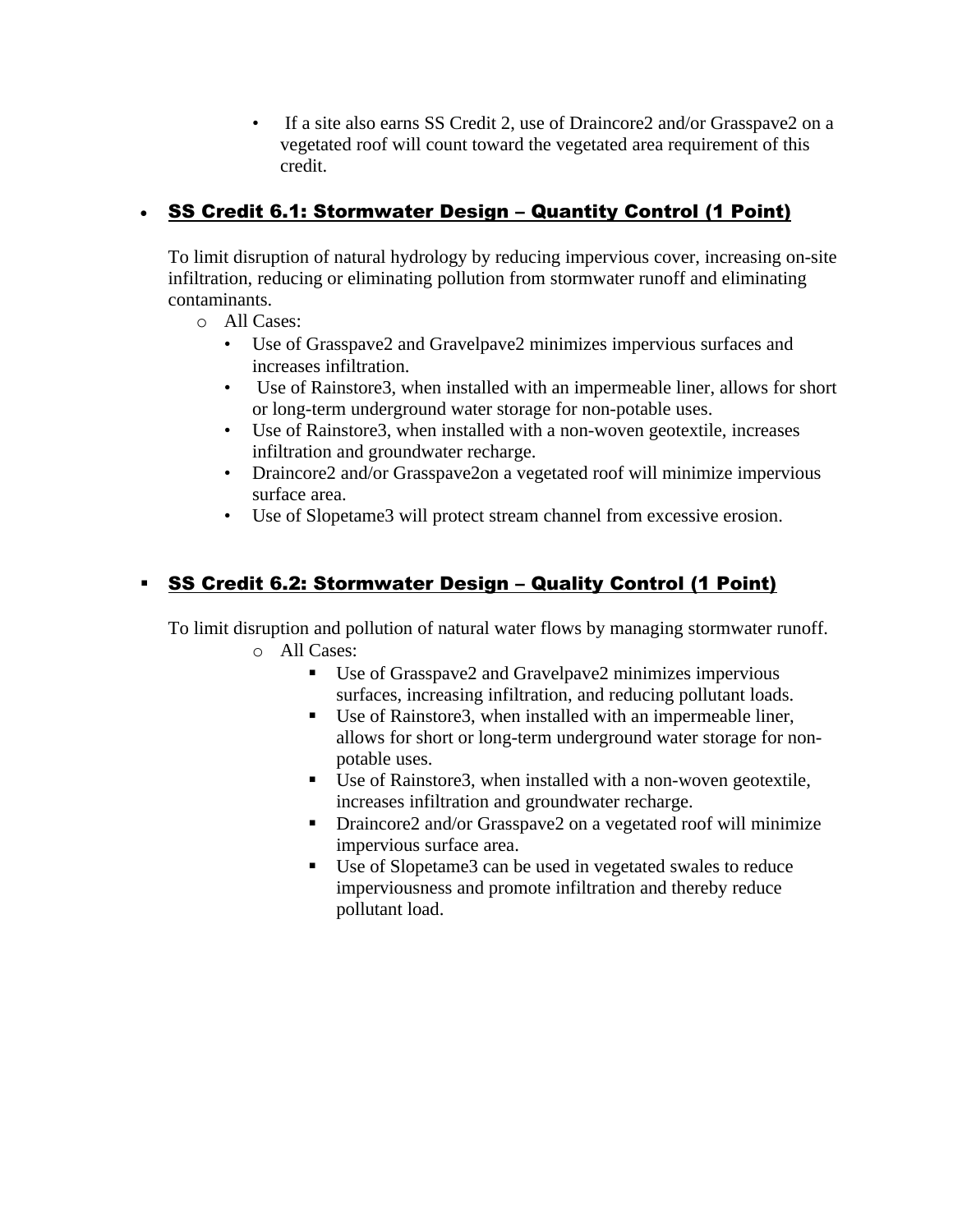# • SS Credit 7.1: Heat Island Effect – Nonroof (1 Point)

To reduce heat islands to minimize impacts on microclimates as well as human and wildlife habitats.

- o Option 1:
	- Use of Grasspave2 will qualify as "open grid pavements system" and can be computed toward area calculation
	- Use of Gravelpave2 will qualify when filled with gravel material with an SRI of at least 29
	- Option 2: Draincore2 and/or Grasspave2 can be used on a vegetated roof to cover a parking area to reduce heat absorption.

## • SS Credit 7.2: Heat Island Effect – Roof (1 Point)

To reduce head islands to minimize impacts on microclimates and human and wildlife habitat.

- o Option 2 and 3:
	- Draincore2 and/or Grasspave2 can be used on a vegetated roof to reduce heat absorption.

# • WE Prerequisite 1: Water Use Reduction (REQUIRED)

To increase water efficiency within buildings to reduce the burden on municipal water supply and wastewater systems.

> o Use of Rainstore3, when installed with an impermeable liner, allows for short or long-term underground water storage for non-potable water sewage conveyance.

# • WE Credit 1: Water Efficient Landscaping (2-4 Points)

To limit or eliminate the use of potable water or other natural surface or subsurface water resources available on or near the project site for landscape irrigation.

- o For Both Options: Option 1. Reduce by 50% (2 Points) or Option 2. Non-Potable Water Use or Irrigation (4 Points)
	- Use of Rainstore3, when installed with an impermeable liner, allows for short or long-term underground water storage for irrigation use.
	- Draincore2 and/or Grasspave2 can be used on a vegetated roof to collect stormwater and convey it to Rainstore3 to store for irrigation use.